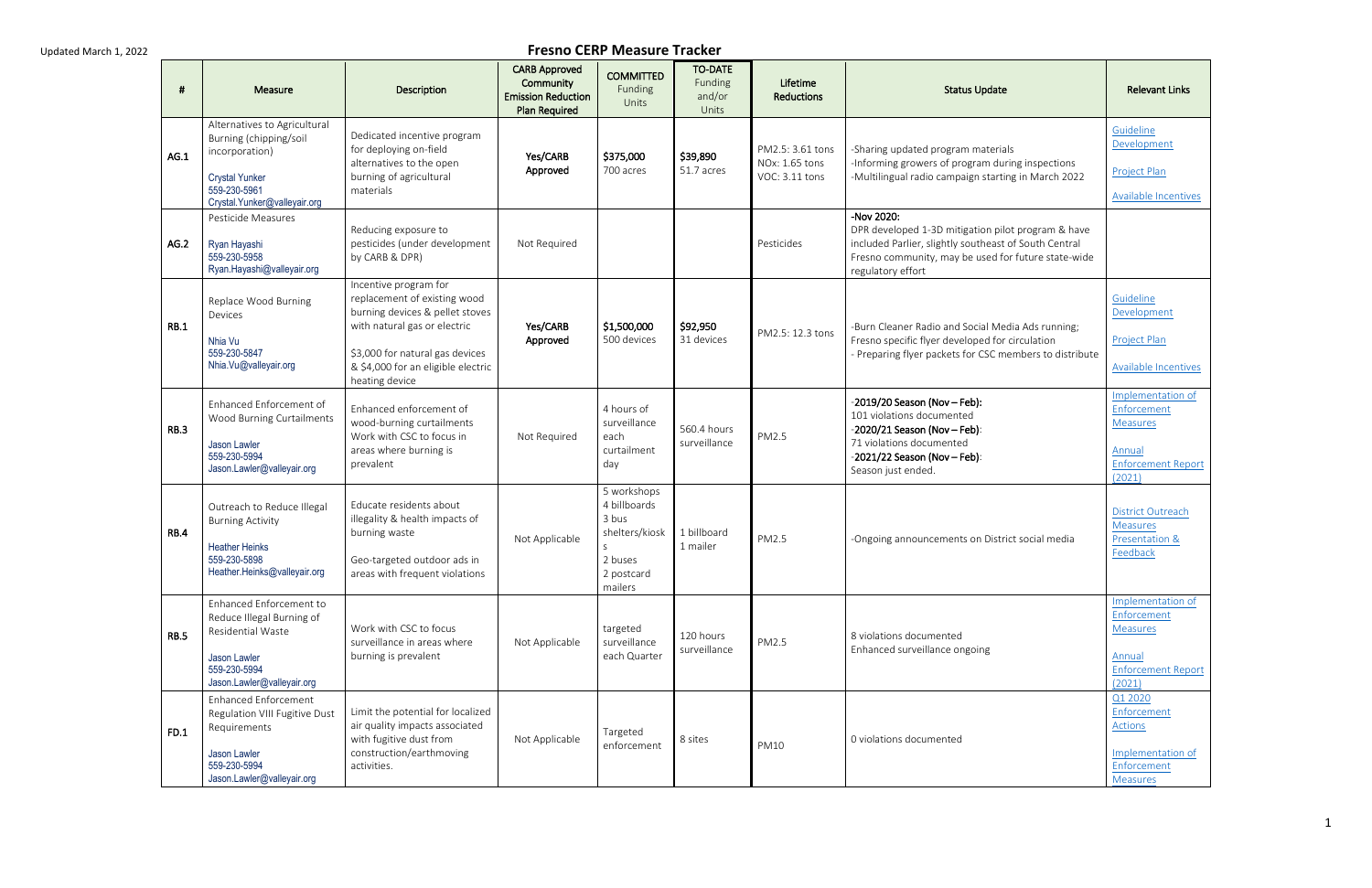| #           | Measure                                                                                                   | Description                                                                                                                                                                                                          | <b>CARB Approved</b><br>Community<br><b>Emission Reduction</b><br><b>Plan Required</b> | <b>COMMITTED</b><br>Funding<br>Units               | <b>TO-DATE</b><br>Funding<br>and/or<br>Units                                | Lifetime<br><b>Reductions</b>                  | <b>Status Update</b>                                                                                                                                                                                                   | <b>Relevant Links</b>                                                    |
|-------------|-----------------------------------------------------------------------------------------------------------|----------------------------------------------------------------------------------------------------------------------------------------------------------------------------------------------------------------------|----------------------------------------------------------------------------------------|----------------------------------------------------|-----------------------------------------------------------------------------|------------------------------------------------|------------------------------------------------------------------------------------------------------------------------------------------------------------------------------------------------------------------------|--------------------------------------------------------------------------|
| <b>FD.2</b> | <b>Street Sweeping</b><br>Mark Montelongo<br>559-230-5905<br>Mark.Montelongo@valleyair.org                | Identify opportunities to<br>further street sweeping efforts<br>in the community                                                                                                                                     | Not Applicable                                                                         |                                                    |                                                                             | <b>PM10</b>                                    | -District has coordinated with the County of Fresno to<br>present & discuss implementation of the measure.<br>-A street sweeping map has been provided by the City                                                     | <b>Street Sweeping</b><br>Map                                            |
| FD.3        | Road paving improvements<br>Mark Montelongo<br>559-230-5905<br>Mark.Montelongo@valleyair.org              | Evaluate feasibility of road<br>paving, road resurfacing, &<br>sidewalk improvements,<br>provide support in grant<br>applications                                                                                    | Not Applicable                                                                         |                                                    |                                                                             | <b>PM10</b>                                    | -The District has coordinated with the City and County<br>of Fresno to present & discuss implementation of the<br>measure. The District has received a list of<br>improvement projects within the Community.           | Map of SB1 funded<br>projects                                            |
| LG.1        | Residential Lawn & Garden<br>Equipment<br>Nhia Vu<br>559-230-5847<br>Nhia.Vu@valleyair.org                | Increased incentives for the<br>replacement of gas-powered<br>residential lawn care<br>equipment with electric units<br>for residents within AB 617<br>boundary                                                      | Yes/CARB<br>Approved                                                                   | \$200,000<br>570 units<br>100% cost                | \$12,138.94<br>41 units<br>(29)<br>Replacements<br>and 12 New<br>Purchases) | <b>NOx: 0.009 tons</b><br>PM2.5: 0.006<br>tons | -Dropped off outreach banner & materials at Ace<br>Hardware in AB 617 community.<br>-Identifying spring event date/location for Fresno<br>Trade In Event within boundary.                                              | Project Plan<br><b>Available Incentives</b>                              |
| LG.2        | Commercial Lawn & Garden<br>Equipment<br>Nhia Vu<br>559-230-5847<br>Nhia.Vu@valleyair.org                 | Incentives for replacement of<br>gas-powered commercial lawn<br>care equipment with electric<br>units for operations within AB<br>617 boundary                                                                       | Yes/CARB<br>Approved                                                                   | \$75,000<br>60 units                               | \$0<br>0 units                                                              | <b>NO<sub>x</sub></b><br>PM2.5                 | - Social media campaign and advertising scheduled for<br>April, May, June, 2021<br>- Commercials on Spanish radio begin in June 2021<br>- Zoom Press Event 6/25/21                                                     | Project Plan<br>Available Incentives                                     |
| SD.1        | Solar power & energy<br>storage<br>Tom Jordan<br>559-230-5802<br>Tom.Jordan@valleyair.org                 | Seek incentives for local<br>businesses & homeowners to<br>install<br>Coordinate meetings that offer<br>incentives for solar<br>photovoltaic (PV) installation,<br>green energy programs to<br>reduce utility rates. | Not Required                                                                           | 1 meeting<br>with CSC                              | 2 CSC meeting<br>with project<br>partners                                   | <b>NOx</b>                                     | - Have requested Grid Alternatives, the CPUC, & Fresno<br>EOC to present information to the CSC at future<br>meeting                                                                                                   |                                                                          |
| UG.1        | Urban greening & forestry in<br>the community<br>David Lopez<br>559-230-6144<br>David.Lopez@valleyair.org | Identify & support efforts to<br>increase urban greening &<br>forestry. District will consider a<br>funding match, contingent on<br>state funding allocations.                                                       | Yes/ CARB<br>Approved                                                                  | \$1,000,000<br>2 Meetings<br>with CSC              | \$0<br>0 projects                                                           | <b>Health Protective</b><br>Mitigation         | -December 7, 2021 subcommittee meeting to review<br>draft RFP and solicit feedback from CSC members<br>-February 22, 2021 subcommittee meeting to review<br>updated draft RFP and solicit feedback from CSC<br>members | <b>Project Plan</b><br>Participate by<br>adding your<br>suggestions here |
| VB.1        | Vegetative Barriers<br>David Lopez<br>559-230-6144<br>David.Lopez@valleyair.org                           | Provide incentives for<br>installation of vegetative<br>barriers around/near sources<br>of concern                                                                                                                   | Yes/ CARB<br>Approved                                                                  | \$1,000,000<br>Community<br>identified<br>projects | \$0<br>0 projects                                                           | Health Protective<br>Mitigation                | -December 7, 2021 subcommittee meeting to review<br>draft RFP and solicit feedback from CSC members<br>-February 22, 2021 subcommittee meeting to review<br>updated draft RFP and solicit feedback from CSC<br>members | Project Plan<br>Participate by<br>adding your<br>suggestions here        |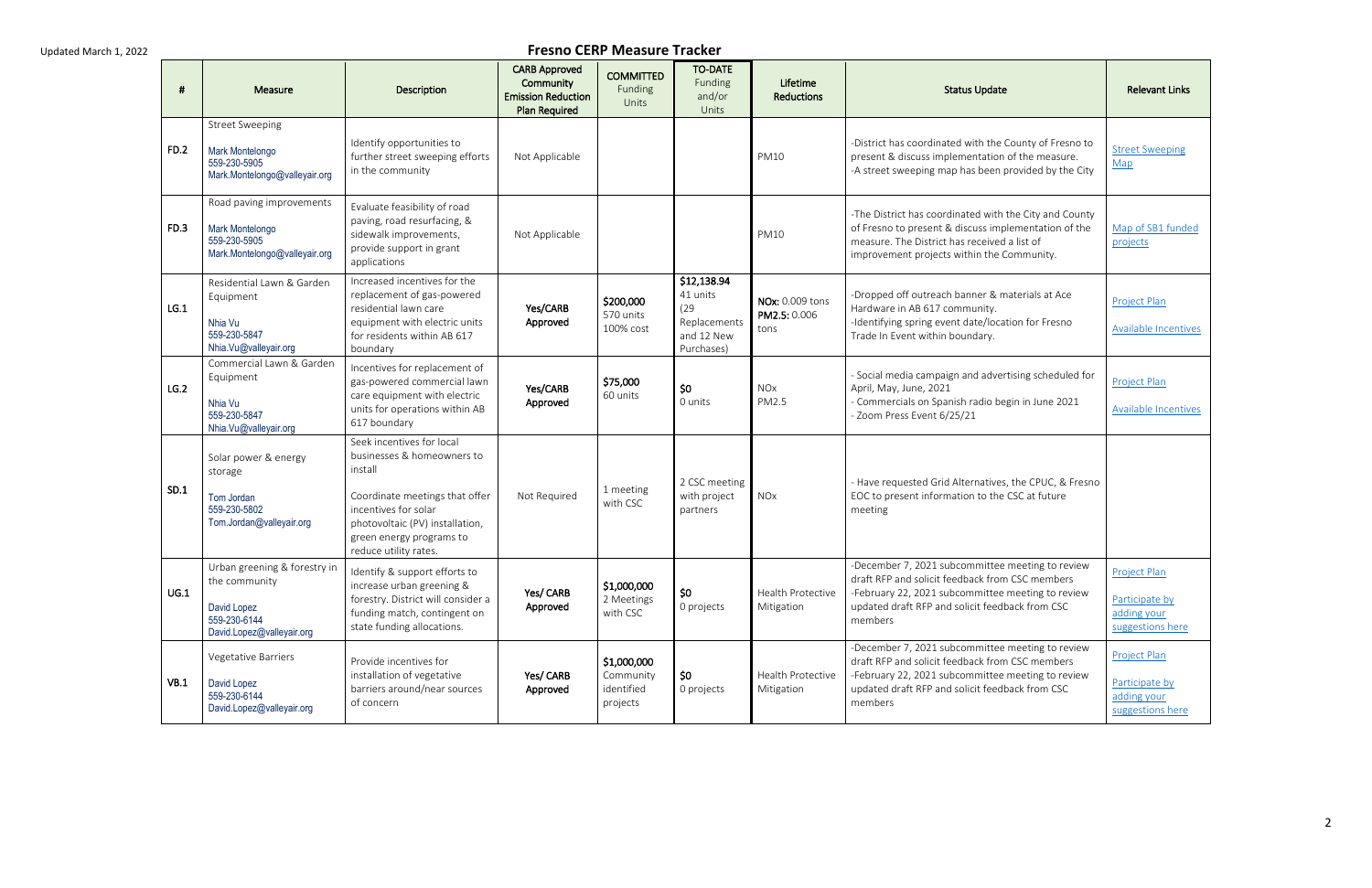| #    | Measure                                                                                                                                        | Description                                                                                                                                                                | <b>CARB Approved</b><br>Community<br><b>Emission Reduction</b><br><b>Plan Required</b> | <b>COMMITTED</b><br>Funding<br>Units                                                   | <b>TO-DATE</b><br>Funding<br>and/or<br>Units | Lifetime<br><b>Reductions</b>          | <b>Status Update</b>                                                                                                                                                                                                                                                                                        | <b>Relevant Links</b>                                                 |
|------|------------------------------------------------------------------------------------------------------------------------------------------------|----------------------------------------------------------------------------------------------------------------------------------------------------------------------------|----------------------------------------------------------------------------------------|----------------------------------------------------------------------------------------|----------------------------------------------|----------------------------------------|-------------------------------------------------------------------------------------------------------------------------------------------------------------------------------------------------------------------------------------------------------------------------------------------------------------|-----------------------------------------------------------------------|
| CC.1 | Underfired charbroilers<br>Jon Klassen<br>559-230-5809<br>Jon.Klassen@valleyair.org                                                            | Incentive program for<br>underfired charbroilers for<br>installation of control<br>equipment to reduce<br>particulate emissions                                            | Yes                                                                                    | \$1,200,000<br>8 devices<br>100% cost                                                  | 50<br>0 devices                              | PM2.5                                  | -Continuing outreach to solicit interest in program<br>-Ongoing targeted outreach to community restaurants<br>to take advantage of the program<br>-Will be working with restaurant stakeholder group to<br>assess best practices for program<br>-Working with city and county to develop model<br>ordinance |                                                                       |
| C.1  | Tune-In Tune-Up<br><b>Brian Dodds</b><br>559-230-5872<br>Brian.Dodds@valleyair.org                                                             | Host Tune-In Tune-Up Events<br>within Community                                                                                                                            | Yes/Pending CARB<br>Approval                                                           | \$1,000,000<br>1,250 vehicle<br>repairs                                                | \$0<br>0 units                               | <b>NOx</b>                             | -Partnered with Valley CAN who implements events<br>- Enhanced outreach focus for online virtual event<br>model based on COVID - 19 restrictions<br>-Submitted Project Plan to CARB for review on<br>08/02/2021.                                                                                            | Summary of<br>Community<br><b>Discussion</b>                          |
| C.2  | Drive Clean<br><b>Carrie Todd</b><br>559-230-6148<br>Carrie.Todd@valleyair.org                                                                 | Drive Clean incentive funding<br>for replacement of passenger<br>vehicles with battery electric<br>or plug-in hybrid vehicles for<br>South Central Fresno residents        | Yes                                                                                    | \$1,600,000<br>220 vehicles                                                            | \$0<br>0 units                               | <b>NOx</b><br>PM2.5                    | - Partnered with Valley CAN who helps administer the<br>program<br>- Developing project plan for CARB                                                                                                                                                                                                       |                                                                       |
| C.5  | Increased Educational<br>Training for EV Mechanics<br>Aaron Tarango<br>559-230-5873<br>Aaron.tarango@valleyair.org                             | Incentive program for<br>educational training for EV<br>mechanics                                                                                                          | Yes/Pending CARB<br>Approval                                                           | \$75,000<br>5 training<br>courses                                                      | \$0<br>0 courses                             | <b>Health Protective</b><br>Mitigation | - Submitted Project Plan to CARB 2/24/2021                                                                                                                                                                                                                                                                  | Project Plan                                                          |
| PF.1 | Public Fleet Vehicles<br>Nhia Vu<br>559-230-5847<br>Nhia.Vu@valleyair.org                                                                      | Enhance outreach & access to<br>incentive funding for Replacing<br>older public fleet vehicles with<br>new, clean-vehicle technology                                       | Yes                                                                                    | \$8,000,000<br>400 vehicles                                                            | \$0<br>0 vehicles                            |                                        | - Developing project plan for CARB<br>-Conducting outreach to public agencies to take<br>advantage of program                                                                                                                                                                                               | District update on<br><b>CARB</b> guideline<br>development<br>process |
| IR.1 | Idling-Reduction Strategy:<br>Reducing Automobile Idling<br>Near Sensitive Receptors<br>Jamie Holt<br>559-230-5850<br>Jamie.Holt@valleyair.org | Automobile idle-reduction<br>outreach                                                                                                                                      | Not Required                                                                           | 30 bilingual<br>idle-reduction<br>signs<br>5<br>presentations<br>on vehicle<br>exhaust | 30 signs<br>created                          | Health Protective<br>Mitigation        | - Worked with CSC to get specific feedback on<br>outreach measures<br>-Work with CSC to identify locations for signs<br>-Partnering with City of Fresno to plan sign deployment                                                                                                                             |                                                                       |
| HD.1 | Heavy-Duty Trucks<br>Jeannine Tackett<br>559-230-5843<br>Jeannine.Tackett@valleyair.org                                                        | Heavy duty truck replacement<br>with zero & near zero emission<br>technology                                                                                               | Yes/Pending CARB<br>Approval                                                           | \$7,500,000<br>75 diesel<br>trucks<br>50% cost                                         | \$0<br>0 units                               | <b>NOx</b><br>PM2.5                    | - Addressed comments from CARB on project plan and<br>resubmitted on 08/02/2021<br>-Will return to CSC for direction on outreach                                                                                                                                                                            | Project Plan                                                          |
| HD.2 | Yard Trucks & Truck<br>Refrigeration Units (TRUs)<br>Jeannine Tackett<br>559-230-5843<br>Jeannine.Tackett@valleyair.org                        | Provide incentive funding for<br>to replace diesel powered yard<br>trucks or transport<br>refrigeration units & related<br>infrastructure with zero<br>emission technology | Yes/Pending CARB<br>Approval                                                           | \$3,500,000<br>25 units<br>50% cost                                                    | \$0<br>0 units                               | NOx<br>PM2.5                           | - Submitted Project Plan to CARB 2/24/2021<br>-Will return to CSC for direction on outreach                                                                                                                                                                                                                 | Project Plan                                                          |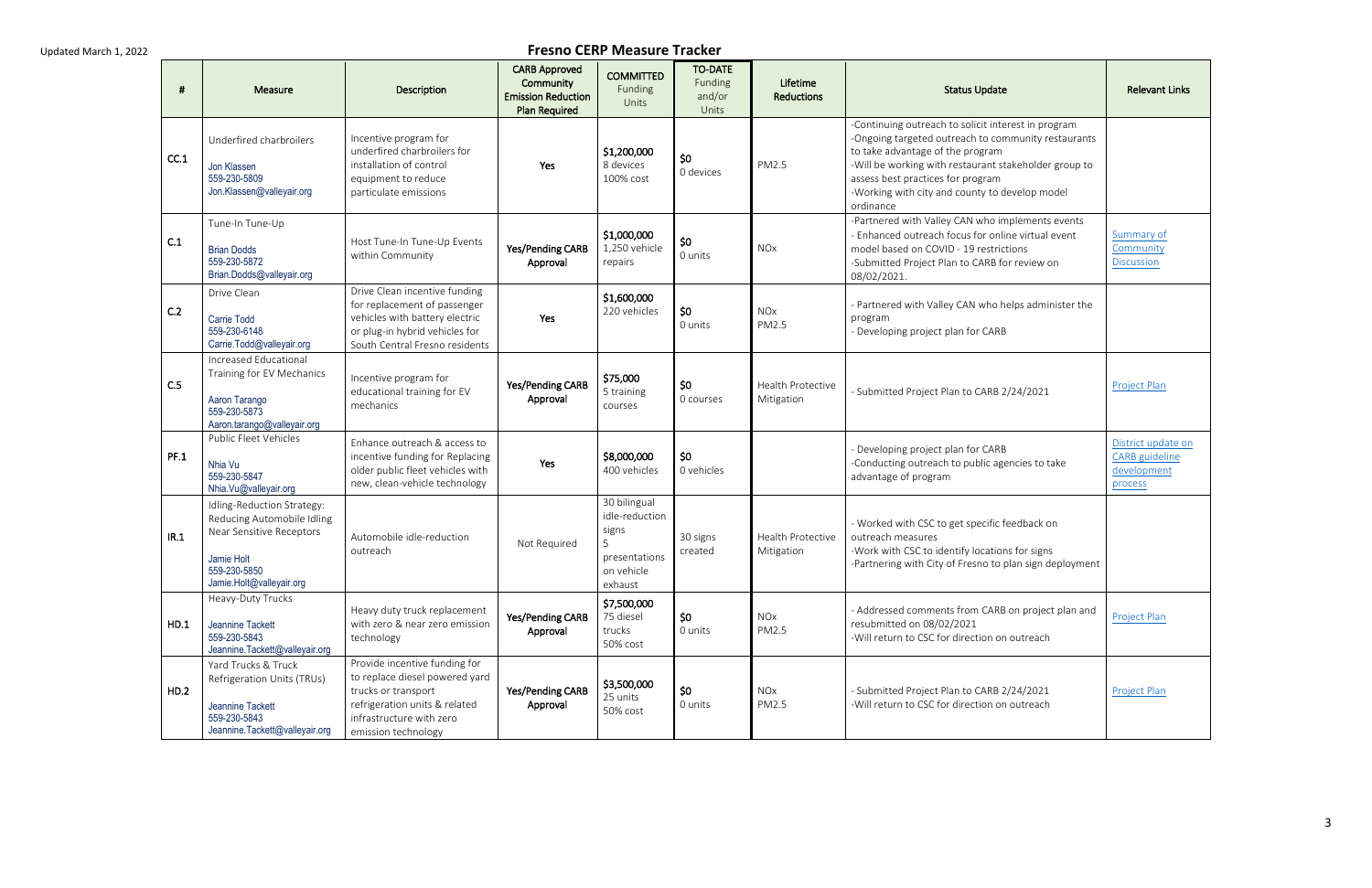| #     | Measure                                                                                                                      | Description                                                                                                                                                   | <b>CARB Approved</b><br>Community<br><b>Emission Reduction</b><br><b>Plan Required</b> | <b>COMMITTED</b><br>Funding<br>Units       | <b>TO-DATE</b><br>Funding<br>and/or<br>Units                  | Lifetime<br><b>Reductions</b>     | <b>Status Update</b>                                                                                                                                                                                                             | <b>Relevant Links</b>                                                                           |
|-------|------------------------------------------------------------------------------------------------------------------------------|---------------------------------------------------------------------------------------------------------------------------------------------------------------|----------------------------------------------------------------------------------------|--------------------------------------------|---------------------------------------------------------------|-----------------------------------|----------------------------------------------------------------------------------------------------------------------------------------------------------------------------------------------------------------------------------|-------------------------------------------------------------------------------------------------|
| HD.3  | Charging Plugs for Trucks<br>Jeannine Tackett<br>559-230-5843<br>Jeannine.Tackett@valleyair.org                              | Provide incentive funding for<br>charging infrastructure at<br>distribution centers,<br>warehouse, & other types of<br>freight facilities to reduce<br>idling | Yes                                                                                    | \$100,000<br>33 plugs                      | \$0<br>0 units                                                | <b>NOx</b><br>PM2.5               | - Developing project plan for CARB<br>-Will return to CSC for direction on outreach                                                                                                                                              | District update on<br>CARB guideline<br>development<br>process                                  |
| HD.4  | Alternative Fuel Fueling<br>Station<br>David Lopez<br>559-230-6144<br>David.Lopez@valleyair.org                              | Incentivize the development of<br>clean-vehicle fueling<br>infrastructure                                                                                     | Not Required                                                                           | \$1,000,000<br>1 natural gas<br>station    | \$1,668,510.20<br>2 stations                                  | Health Protective<br>Mitigation   | - Eligible under CAP guidelines                                                                                                                                                                                                  |                                                                                                 |
| HD.6  | Enhanced Enforcement of<br>Statewide Anti-Idling<br>Regulation<br>Jason Lawler<br>559-230-5994<br>Jason.Lawler@valleyair.org | Additional targeted anti-idling<br>enforcement efforts<br>District & CARB will work with<br>CSC to identify heavy-duty<br>vehicle idling "hot spots"          | Not Required                                                                           | Targeted<br>surveillance                   | 240 hours of<br>surveillance                                  | Health Protective<br>Mitigation   | - Visited locations identified by CSC & CARB to have a<br>history of high idling activity<br>- District met with businesses of concern to discuss the<br>state idling regulation & to look for opportunities to<br>reduce idling | Q1 2020<br>Enforcement<br><b>Actions</b><br>Implementation of<br>Enforcement<br><b>Measures</b> |
| HD.7  | <b>Electric School Buses</b><br><b>Crystal Yunker</b><br>559-230-5961<br>Crystal.Yunker@valleyair.org                        | Incentive program for<br>replacing older diesel school<br>buses with zero or near-zero<br>emission buses                                                      | Not Required                                                                           | \$6,400,000<br>16 buses<br>100% cost       | \$0<br>0 units<br><b>PLUS</b><br>8 buses<br>Fowler<br>Unified | <b>NOx</b><br>PM2.5               | - Subcommittee formed<br>- Eligible for CAP funding<br>- Ongoing discussions with local school districts on<br>potential bus routes that could utilize electric busses                                                           | Summary of<br>Community<br><b>Discussion</b><br><b>Available Incentives</b>                     |
| HD.10 | Railcar Movers/Switchers<br>Aaron Tarango<br>559-230-5873<br>Aaron.tarango@valleyair.org                                     | Replacing older diesel railcar<br>movers & switcher<br>locomotives with new clean-<br>engine technology                                                       | Not Required                                                                           | \$4,100,000<br>3 units<br>95% cost         | \$358,991<br>1 units                                          | NOx: 5.8 tons<br>PM2.5: 0.32 tons | - Penny Newman Grain to replace railcar<br>- Eligible for CAP funding                                                                                                                                                            | Summary of<br>Community<br><b>Discussion</b>                                                    |
| HD.11 | Heavy Duty Truck Rerouting<br><b>Brian Dodds</b><br>559-230-5872<br>Brian.Dodds@valleyair.org                                | Funding to work with City of<br>Fresno to conduct heavy duty<br>truck rerouting study in AB 617<br>boundary                                                   | Yes/CARB<br>Approved                                                                   | \$500,000<br>1 study<br>Up to 100%<br>cost | \$0<br>0 units                                                | Health Protective<br>Mitigation   | -Subcommittee formed & City of Fresno drafted RFP<br>-APCO to execute necessary agreements with City<br>-Waiting for city to provide updated draft language on<br><b>RFP</b>                                                     | City of Fresno<br>update<br>presentation<br>Draft RFP<br><b>Project Plan</b>                    |
| HD.12 | Promote the use of Biodiesel<br>& Renewable Diesel Fuels                                                                     | Use of Biodiesel & Renewable<br>Diesel Fuels                                                                                                                  | Not Required                                                                           |                                            |                                                               | <b>NOx</b><br>PM2.5               | -District to combine efforts with HD.4, Alternative Fuel<br>Station Infrastructure                                                                                                                                               |                                                                                                 |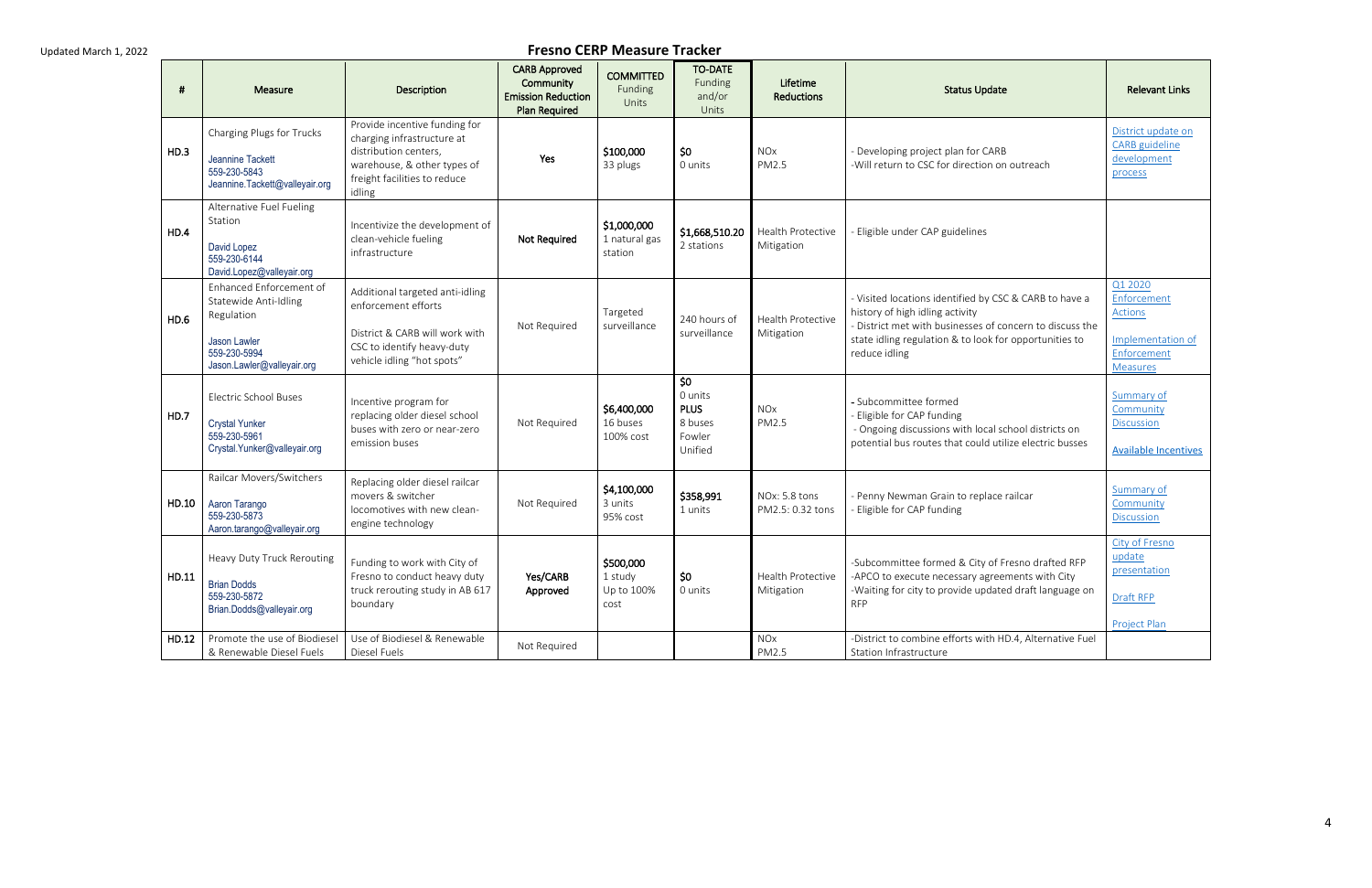| #    | Measure                                                                                                                                                               | <b>Description</b>                                                                                                                                                         | <b>CARB Approved</b><br>Community<br><b>Emission Reduction</b><br><b>Plan Required</b> | <b>COMMITTED</b><br>Funding<br>Units                                 | <b>TO-DATE</b><br>Funding<br>and/or<br>Units                                               | Lifetime<br><b>Reductions</b>   | <b>Status Update</b>                                                                                                                                                                                                                                                                                                                                                                                                                                                                                                                                                                                                                                                                                                                                                                                            | <b>Relevant Links</b>                                                                                                                                                                                                                                                                                            |
|------|-----------------------------------------------------------------------------------------------------------------------------------------------------------------------|----------------------------------------------------------------------------------------------------------------------------------------------------------------------------|----------------------------------------------------------------------------------------|----------------------------------------------------------------------|--------------------------------------------------------------------------------------------|---------------------------------|-----------------------------------------------------------------------------------------------------------------------------------------------------------------------------------------------------------------------------------------------------------------------------------------------------------------------------------------------------------------------------------------------------------------------------------------------------------------------------------------------------------------------------------------------------------------------------------------------------------------------------------------------------------------------------------------------------------------------------------------------------------------------------------------------------------------|------------------------------------------------------------------------------------------------------------------------------------------------------------------------------------------------------------------------------------------------------------------------------------------------------------------|
| LU.1 | Land Use/Sustainable<br>Development: Support<br>Projects that Reduce VMT<br>Mark Montelongo<br>559-230-5905<br>Mark.Montelongo@valleyair.org                          | Partner with the City of Fresno<br>to identify opportunities to<br>provide support for projects<br>that reduce VMT                                                         | Not Required                                                                           | Potential<br>match<br>funding<br>support to<br>eligible<br>projects. | 15 meetings<br>with the City                                                               | Health Protective<br>Mitigation | - Developed language for land use projects on<br>promoting the reduction vehicle miles traveled<br>-Participated in City's General Plan process<br>-District commented on the South Central Fresno<br>Specific Plan environmental review process<br>-Coordinating with the City of Fresno and participating<br>in City-hosted meetings regarding land use actions in<br>community                                                                                                                                                                                                                                                                                                                                                                                                                               | District comments<br>on City of Fresno<br>General Plan Draft<br>Program<br>Environmental<br>Impact Report.<br><b>District comments</b><br>on City of Fresno's<br>Notice of<br>Preparation of an<br>Environmental<br><b>Impact Report for</b><br>Revisions to the<br>Fresno South<br><b>Central Specific Plan</b> |
| LU.2 | New Development: Provide<br>assistance during the CEQA<br>process<br>Mark Montelongo<br>559-230-5905<br>Mark.Montelongo@valleyair.org                                 | Work with the City & County<br>on active CEQA coordination                                                                                                                 | Not Required                                                                           |                                                                      | The District<br>has received<br>150 projects<br>for comment<br>under CEQA<br>as of 3/1/22. | Health Protective<br>Mitigation | - Developed language for CEQA commenting letters to<br>draw attention to project-relevant community<br>measures<br>-Participated in City's General Plan process<br>-Commented on the South Central Fresno Specific Plan<br>- Formal District comments were submitted to the City<br>on 10/16/2020 regarding the Southwest Fresno<br>Specific Plan addendum, amendment application, and<br>rezone application. Comments were resubmit to the<br>Planning Commission for consideration during their<br>upcoming June 2 <sup>nd</sup> meeting<br>-Reoccurring meetings scheduled with the City of<br>Fresno, Planning Department, to enhance<br>communication of project timelines<br>-December 8, 2021 subcommittee meeting to provide<br>feedback on District/City Coordination<br>-Next meeting will be in 2022 | -City of Fresno<br>South Central<br>Fresno Specific Plan<br>environmental<br>review process.                                                                                                                                                                                                                     |
| LU.3 | Provide Education &<br>Outreach on Available Tools<br>for Public Information<br>Regarding Land Use Projects<br>Jamie Holt<br>559-230-5850<br>Jamie.Holt@valleyair.org | Work with the City to hold a<br>public workshop, inform public<br>of available tools, such as<br>FAASTER, and train community<br>members how to access/use<br>these tools. | Not Required                                                                           | 1 public<br>workshop                                                 | 0 work-<br>shops                                                                           | Health Protective<br>Mitigation | -Participated in City's General Plan process<br>-Hosted Aug. 27, 2019 meeting with CSC and City to<br>demonstrate tools<br>- October 5, 2021 subcommittee reviewed draft MOU<br>letter to integrate this type of measures. Next steps to<br>make changes based on CSC comments<br>-December 8, 2021 subcommittee meeting to provide<br>feedback on District/City Coordination<br>-Next meeting will be in 2022                                                                                                                                                                                                                                                                                                                                                                                                  | City of Fresno Portal<br>to track project<br>progress<br><b>FAASTER (Fresno's</b><br>Accelerated<br><b>Application System</b><br>to Track Electronic<br>Reviews)<br>Large City of Fresno<br>Projects under<br>review                                                                                             |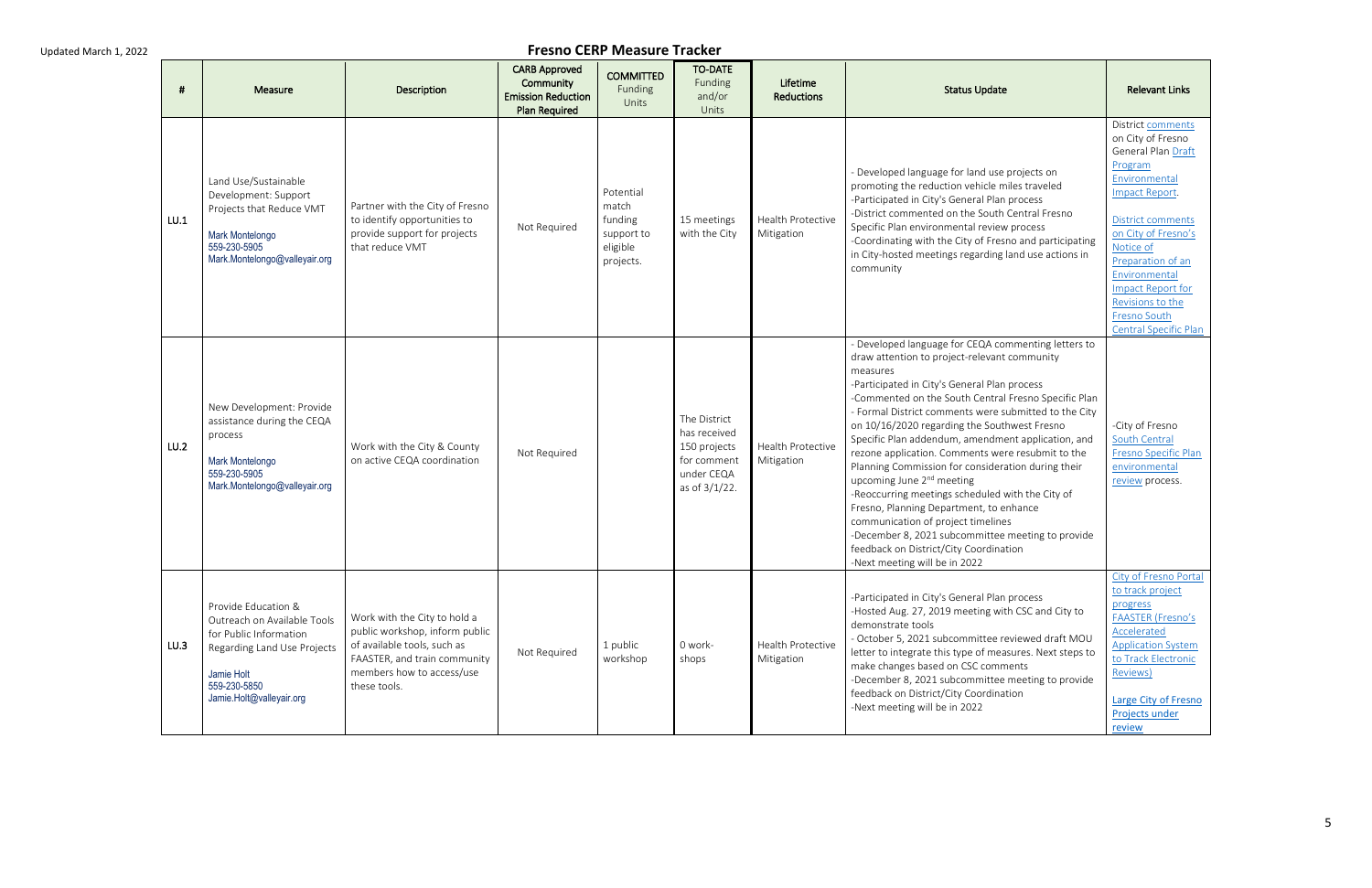| - 11  | Measure                                                                                                                                          | <b>Description</b>                                                                                                                                                                      | <b>CARB Approved</b><br>Community<br><b>Emission Reduction</b><br><b>Plan Required</b> | <b>COMMITTED</b><br>Funding<br>Units                                                                                | <b>TO-DATE</b><br>Funding<br>and/or<br>Units                                            | Lifetime<br><b>Reductions</b>          | <b>Status Update</b>                                                                                                                                                                                                                                                                                                                                                                         | <b>Relevant Links</b>                                                                    |
|-------|--------------------------------------------------------------------------------------------------------------------------------------------------|-----------------------------------------------------------------------------------------------------------------------------------------------------------------------------------------|----------------------------------------------------------------------------------------|---------------------------------------------------------------------------------------------------------------------|-----------------------------------------------------------------------------------------|----------------------------------------|----------------------------------------------------------------------------------------------------------------------------------------------------------------------------------------------------------------------------------------------------------------------------------------------------------------------------------------------------------------------------------------------|------------------------------------------------------------------------------------------|
| LU.4  | Collaborating to Enhance<br>Community Participation in<br>Land Use Processes<br>Mark Montelongo<br>559-230-5905<br>Mark.Montelongo@valleyair.org | Facilitate discussions with<br>community & land use<br>agencies, identify additional<br>opportunities to address<br>community concerns &<br>questions                                   | Not Required                                                                           | 1 Meeting                                                                                                           | 15 Meetings<br>with City                                                                | Health Protective<br>Mitigation        | - October 5, 2021 subcommittee reviewed draft MOU<br>letter to integrate this type of measures. Next steps to<br>make changes based on CSC comments.<br>-December 8, 2021 subcommittee meeting to provide<br>feedback on District/City Coordination<br>-Next meeting will be in 2022                                                                                                         |                                                                                          |
|       | Seek MOU or other<br>mechanism to work closely<br>with City of Fresno<br>Mark Montelongo<br>559-230-5905<br>Mark.Montelongo@valleyair.org        | Establish MOU or alternative<br>mechanism with City of Fresno<br>and the County to strengthen<br>working relationship with<br>agencies that have land use &<br>transportation authority | Not Required                                                                           | 1 MOU                                                                                                               | <b>MOU</b><br>discussion<br>underway                                                    | Health Protective<br>Mitigation        | *Highest priority of the CSC*<br>-As of May 7, 2021, seven CSC members volunteered<br>to participate in a subcommittee for this measure.<br>- October 5, 2021 subcommittee reviewed draft MOU<br>letter. Next steps to make changes based on CSC<br>comments<br>-December 8, 2021 subcommittee meeting to provide<br>feedback on District/City Coordination<br>-Next meeting will be in 2022 |                                                                                          |
| IAQ.1 | Weatherization & enhanced<br>energy efficiency<br>Jamie Holt<br>559-230-5850<br>Jamie.Holt@valleyair.org                                         | Provide increased<br>outreach/access to incentive<br>funding for low-income<br>residents community to<br>receive weatherization and<br>energy efficiency services.                      | Not Required                                                                           | 1 CSC<br>meeting with<br>partner<br>agencies                                                                        | 2 CSC<br>meetings                                                                       | <b>Health Protective</b><br>Mitigation | - Olivine presented during May CSC Meeting<br>-Working with Fresno EOC & Grid Alternatives on<br>promotional material<br>- Exploring targeted social media or mailer distribution                                                                                                                                                                                                            | <b>Olivine Presentation</b><br>on Energy Program<br>& RESIDENT-ONLY<br><b>INCENTIVES</b> |
| SC.1  | Air Filtration Systems in<br>Community Schools<br>Jeannine Tackett<br>559-230-5843<br>Jeannine.Tackett@valleyair.org                             | Incentive program to install<br>advanced air filtration systems<br>in community schools                                                                                                 | Not Required                                                                           | \$1,500,000<br>55 schools                                                                                           | \$0<br>0 schools                                                                        | Health Protective<br>Mitigation        | - High-priority measure, CAP guidelines already in place<br>-2 <sup>nd</sup> subcommittee meeting<br>-Held meeting with Fresno Unified Trustees &<br>subcommittee<br>-Ongoing coordination with school district to assess<br>best practices and program needs<br>-Governing Board approved program implementation<br>in January                                                              | <b>Available Incentives</b>                                                              |
| O.1   | Community Air Quality<br>Outreach Strategy<br><b>Heather Heinks</b><br>559-230-5898<br>Heather.Heinks@valleyair.org                              | Community Air Quality<br>Outreach                                                                                                                                                       | Not Required                                                                           | 4 community<br>meetings<br>1 targeted<br>social media<br>campaign<br>4 community<br>spaces for<br>posted AQ<br>info | 1 targeted<br>social media<br>campaign                                                  | Health Protective<br>Mitigation        | - Social Media ads promoting myRAAN.com<br>- Subcommittee meeting in March 2022 to review<br>school outreach effort<br>-Investigated Peach Jar, and text based messaging to<br>connect with parents and schools within the<br>community.                                                                                                                                                     | <b>Summary of</b><br>Community<br><b>Discussion</b>                                      |
| O.2   | Sharing Clean Air Efforts &<br>How Communities Can Get<br>Involved<br><b>Heather Heinks</b><br>559-230-5898<br>Heather.Heinks@valleyair.org      | Outreach to share clean air<br>efforts                                                                                                                                                  | Not Required                                                                           | 4 community<br>meetings<br>1 targeted<br>social media<br>campaign                                                   | Sept. – Dec.<br>2020: Full<br>page monthly<br>advertisement<br>in AG Source<br>Magazine | Health Protective<br>Mitigation        | -Social media promoting Burn Cleaner, CGYM, Tune<br>In And Tune Up, and AB 617 implementation<br>-Planning a Fresno Lawn Mower Trade In Event<br>where we can connect with the community on air<br>quality.                                                                                                                                                                                  | Summary of<br>Community<br><b>Discussion</b>                                             |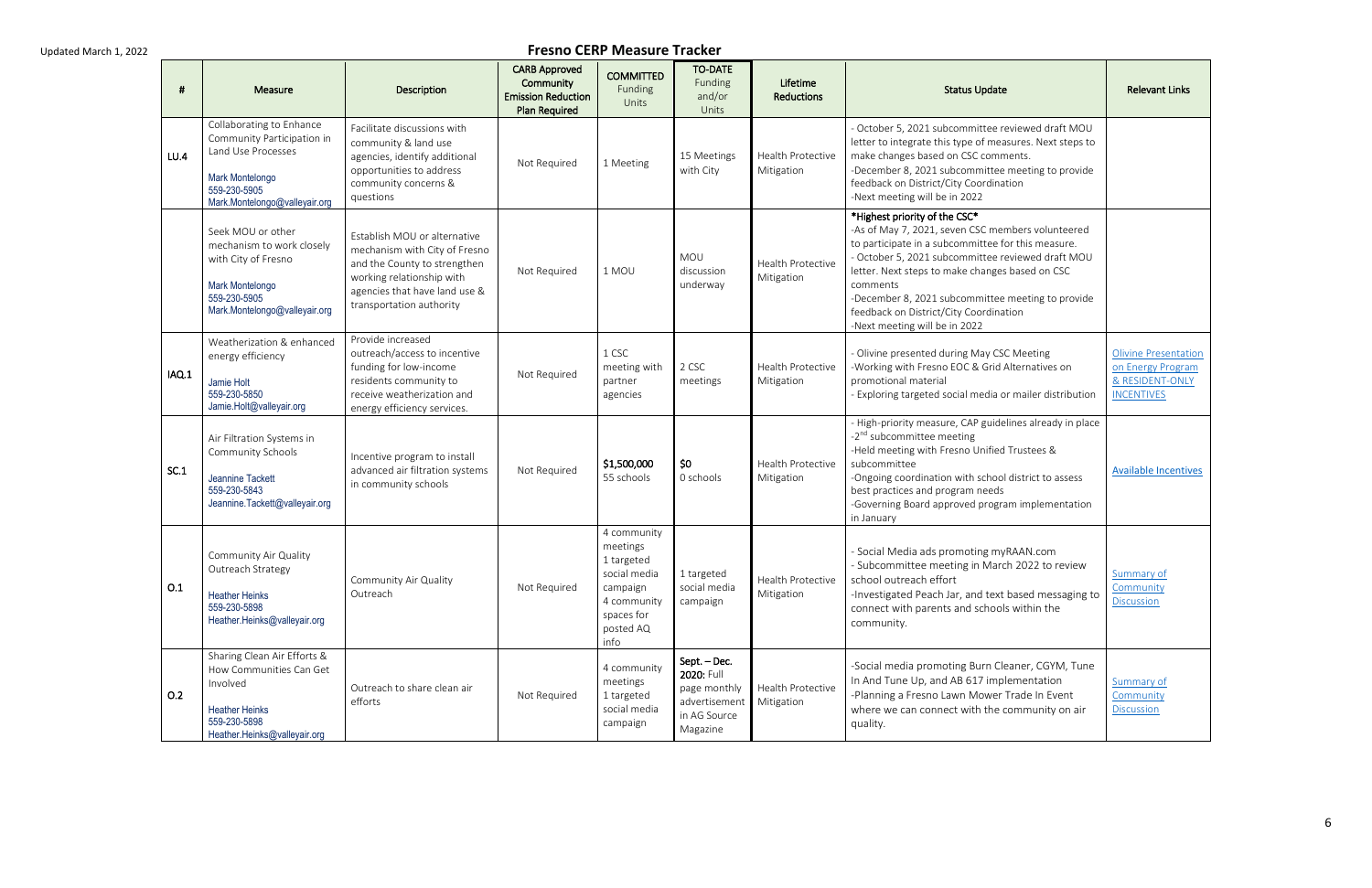| #    | Measure                                                                                                                                                             | Description                                                                                                                                                                                                                                    | <b>CARB Approved</b><br>Community<br><b>Emission Reduction</b><br>Plan Required | <b>COMMITTED</b><br>Funding<br>Units                                                                             | <b>TO-DATE</b><br>Funding<br>and/or<br>Units                    | Lifetime<br><b>Reductions</b>                       | <b>Status Update</b>                                                                                                                                                                                                                                                      | <b>Relevant Links</b>                                                                                                                       |
|------|---------------------------------------------------------------------------------------------------------------------------------------------------------------------|------------------------------------------------------------------------------------------------------------------------------------------------------------------------------------------------------------------------------------------------|---------------------------------------------------------------------------------|------------------------------------------------------------------------------------------------------------------|-----------------------------------------------------------------|-----------------------------------------------------|---------------------------------------------------------------------------------------------------------------------------------------------------------------------------------------------------------------------------------------------------------------------------|---------------------------------------------------------------------------------------------------------------------------------------------|
| O.3  | Joint Advocacy for<br>Continued & Additional<br>Funding to Support Air<br>Quality Improvement<br>Measures<br>Tom Jordan<br>559-230-5802<br>Tom.Jordan@valleyair.org | CARB, District, & CSC will work<br>to advocate for continued<br>funding from the state to<br>implement AB 617                                                                                                                                  | Not Required                                                                    |                                                                                                                  |                                                                 | Health Protective<br>Mitigation                     | Bring funding opportunities to committee as<br>opportunities arise at the state level                                                                                                                                                                                     | Summary of<br>Community<br><b>Discussion</b>                                                                                                |
| SC.2 | HAL Schools: Increase<br>Participation<br><b>Heather Heinks</b><br>559-230-5898<br>Heather.Heinks@valleyair.org                                                     | Enroll all school districts within<br>boundary in Healthy Air Living<br>Schools Program                                                                                                                                                        | Not Required                                                                    | 5 school<br>districts                                                                                            | 4 of 5 school<br>districts<br>enrolled in<br><b>HAL Schools</b> | Health Protective<br>Mitigation                     | - Arranging opportunities to meet with school staff,<br>administrators & parents<br>-Contacting schools to secure opportunities to present.<br>Great presentation at Kepler School in late 2021.                                                                          | Summary of<br>Community<br><b>Discussion</b>                                                                                                |
| IS.1 | Provide incentives to plating<br>operations to further reduce<br>chrome emissions<br><b>Brian Clements</b><br>559-230-5921<br>Brian.Clements@valleyair.org          | Provide incentives to reduce<br>chrome emissions<br>Facilities installing advanced<br>control technologies to reduce<br>chromium emissions beyond<br>current rule levels may be<br>funded up to 80% of eligible<br>costs with a \$300,000 cap. | Not Required                                                                    |                                                                                                                  | \$0<br>0 projects                                               | Health Protective<br>Mitigation                     | - Identified potential reduction opportunities of<br>chromium emissions from the installation of control<br>technologies<br>-Chrome plating operations in community contacted<br>and expressed interest in potentially installing<br>additional controls with incentives. |                                                                                                                                             |
| IS.4 | Enhanced Inspection<br>Frequency<br>Jason Lawler<br>559-230-5994<br>Jason.Lawler@valleyair.org                                                                      | Increase frequency of<br>inspection at facilities that<br>have had an emission violation<br>over the past 3 years                                                                                                                              | Not Required                                                                    | 2 inspections<br>per calendar<br>for 5 years or<br>until 4<br>consecutive<br>inspections<br>with no<br>violation | 23 violations                                                   | <b>NOx</b><br>PM2.5<br><b>VOCs</b><br><b>Toxics</b> | Jan-Jul 2020:<br>23 violations documented                                                                                                                                                                                                                                 | June 2020: CSC<br>discussion. Meeting<br>agenda & notes<br>here<br>Implementation of<br><b>CERP Enforcement</b><br>Measures in SC<br>Fresno |
| IS.5 | Pilot Training Program for<br>Conducting Self-Inspections<br>at Gas Stations<br>Jason Lawler<br>559-230-5994<br>Jason.Lawler@valleyair.org                          | Pilot training program for<br>conducting self-inspections of<br>vapor recovery systems                                                                                                                                                         | Not Required                                                                    | Hands-on<br>training to all<br>52 gas<br>stations in<br>community                                                | Postponed<br>due to COVID                                       | VOCs                                                | - Train developed, but implementation delayed due to<br>COVID-19 and social distancing guidelines                                                                                                                                                                         | Implementation of<br><b>CERP Enforcement</b><br>Measures in SC<br>Fresno                                                                    |
| IS.6 | Provide Incentives to Install<br>Advanced Control<br>Technology<br>Jon Klassen<br>559-230-5809<br>Jon.Klassen@valleyair.org                                         | Provide potential incentives<br>for advanced control<br>technology, beyond existing<br>requirements                                                                                                                                            | Not Required                                                                    |                                                                                                                  |                                                                 | Health Protective<br>Mitigation                     | Evaluating potential advanced control technologies                                                                                                                                                                                                                        |                                                                                                                                             |